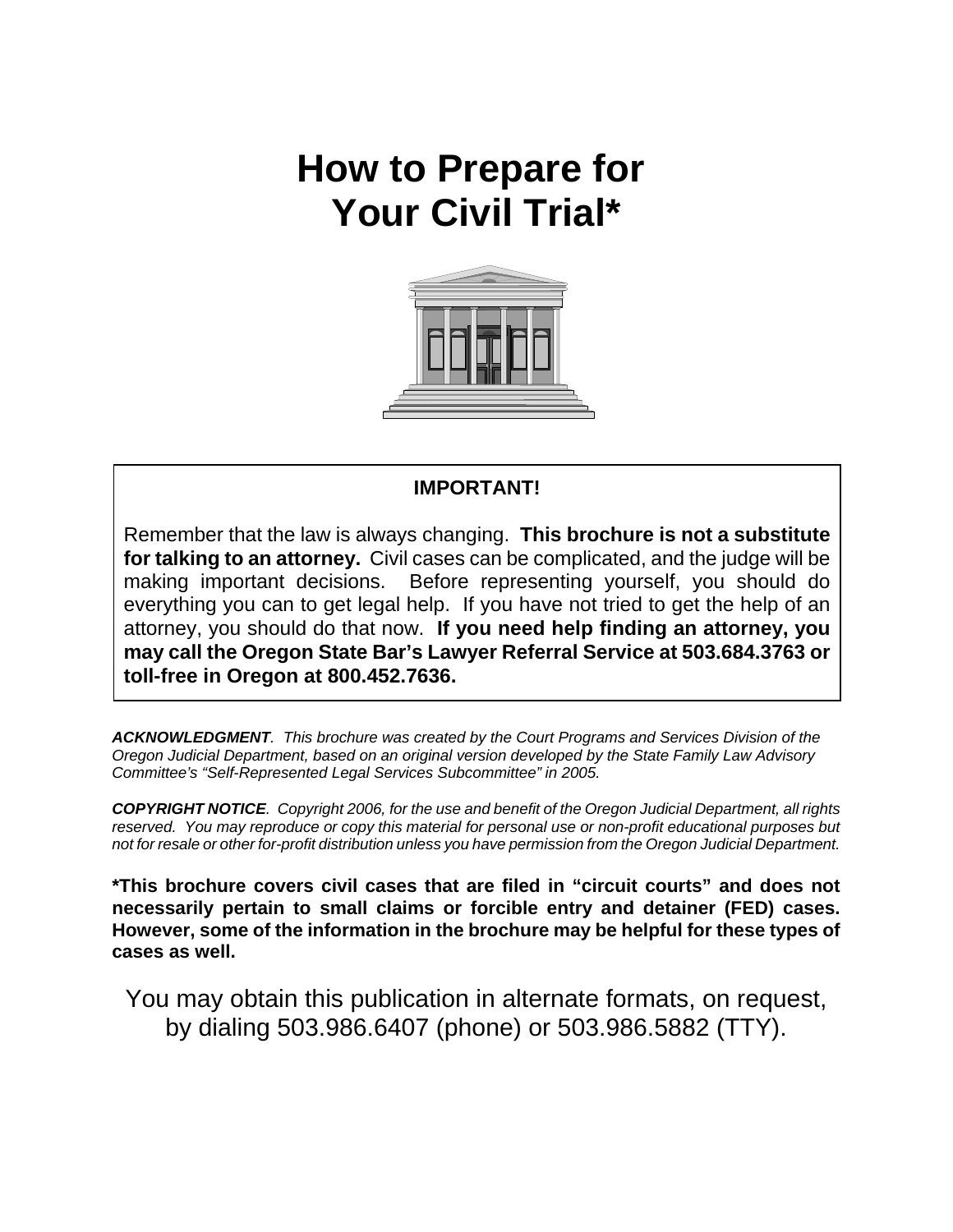### **TABLE OF CONTENTS**

|                                                             | Page                    |                         |
|-------------------------------------------------------------|-------------------------|-------------------------|
| Where are the civil law statutes and trial court rules?  1  |                         |                         |
|                                                             |                         |                         |
|                                                             | $\overline{\mathbf{1}}$ |                         |
|                                                             |                         | $\overline{1}$          |
|                                                             | $\overline{\mathbf{2}}$ |                         |
|                                                             |                         | $\overline{2}$          |
|                                                             |                         | $\overline{2}$          |
|                                                             |                         | $\mathbf{3}$            |
|                                                             |                         | $\overline{3}$          |
|                                                             |                         |                         |
|                                                             |                         | $\mathbf{3}$            |
|                                                             |                         | $\overline{\mathbf{3}}$ |
|                                                             |                         | $\mathbf{3}$            |
|                                                             |                         | $\overline{\mathbf{3}}$ |
|                                                             |                         | $\overline{\mathbf{4}}$ |
|                                                             |                         | $\overline{\mathbf{4}}$ |
|                                                             |                         | $\overline{\mathbf{4}}$ |
| Do you or your witnesses need an interpreter?               |                         | $\overline{4}$          |
| Do you or your witnesses need accommodations under the ADA? |                         | $\boldsymbol{4}$        |
| Are you or your witnesses concerned about safety?           |                         | $\overline{\mathbf{4}}$ |
|                                                             | $\overline{\mathbf{4}}$ |                         |
|                                                             |                         | $\overline{4}$          |
| How do you get the witnesses you need to come to court?  5  |                         |                         |
| What if your witnesses cannot come to court?                |                         | 5                       |
|                                                             |                         | 5                       |
|                                                             |                         |                         |
|                                                             |                         |                         |
|                                                             |                         |                         |
|                                                             |                         |                         |
|                                                             |                         |                         |
|                                                             |                         | 6                       |
|                                                             |                         |                         |
|                                                             |                         |                         |
|                                                             |                         |                         |
|                                                             |                         |                         |
|                                                             | $\overline{7}$          |                         |
|                                                             |                         |                         |
|                                                             |                         |                         |
|                                                             |                         |                         |
|                                                             |                         | 9                       |
|                                                             |                         | 9                       |
|                                                             |                         |                         |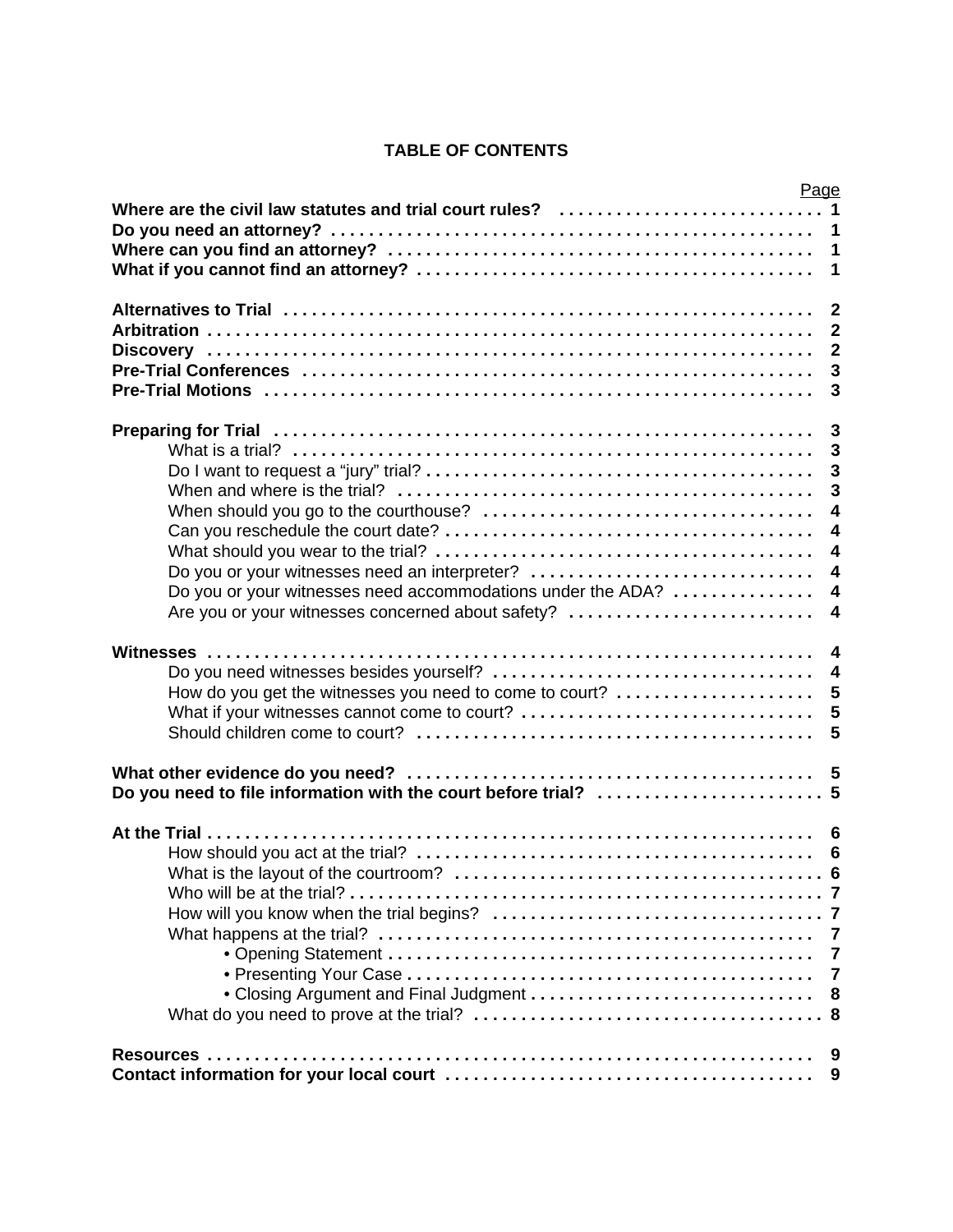### **WHERE ARE THE CIVIL LAW STATUTES AND TRIAL COURT RULES?**



Oregon's civil laws are contained in the Oregon Revised Statutes (ORS) and are also available on the internet at *http://www.leg.state.or.us/ors/* under Oregon Revised Statutes. You may look at copies of these statutes in your county law library. The county law library will also have the Uniform Trial Court Rules and the Supplementary Local Rules for your local court. The Uniform Trial Court Rules are available on the internet at *http://www.ojd.state.or.us/programs/utcr*. The Supplementary Local Rules for your court may also be found on the Oregon Judicial Department website at *http://www.ojd.state.or.us/Web/OJDPublications.nsf/SLR?OpenView&count=1000*.

The law librarian can help you find the books you want and explain how to use the books. The law librarian cannot give you legal advice. If you want to copy any of the materials in the library, bring money in small bills to pay for the copies. The law library cannot make change for large bills.

### **DO YOU NEED AN ATTORNEY?**

Although the judge will hear cases not involving attorneys, you should try to get the assistance of an attorney. The judge cannot give you legal advice and may not talk to you outside the courtroom about your case. An attorney can help you with complicated issues such as real and personal property rights, civil causes of action and possible relief, contract law, and personal injury/accident cases. An attorney can also assist you with the more difficult procedures that sometimes have to be followed in civil cases, such as discovery or pretrial conferences. An attorney may also be better able to negotiate an out-of-court settlement of the case. If the other party has an attorney, you may be at a disadvantage if you try to represent yourself.

### **WHERE CAN YOU FIND AN ATTORNEY?**

LAWYER REFERRAL SERVICE: The Oregon State Bar can give you the number of an attorney in your area who does civil law cases and who will give you a one-time in-office appointment for no more than \$35.00. Call **800.452.7636** toll free, or if in Portland **503.684.3763.** You may be eligible for the **Modest Means Program** which offers legal assistance at a reduced rate in some cases. Call the same phone numbers as above for an application.

OTHER LEGAL HELP: Some attorneys may be willing to work on a sliding fee scale based on your income or to provide you with limited legal assistance, sometimes called "unbundled legal services." An attorney who does this will represent you on only a part of your case, not for the entire matter; for example, to review forms, to give you "coaching" before a hearing, or to do some research on a particular issue. The cost to you is less than the cost of full representation. For referrals to such attorneys, contact the Oregon State Bar **800.452.7636**. Some courts may have a list of local attorneys who provide low-cost or unbundled legal services. You may also want to check the yellow pages of the phone book.

### **WHAT IF YOU CANNOT FIND AN ATTORNEY?**

Your court may have information about where you can locate forms to file a civil case. Forms may be available from a variety of sources including the Internet, office supply stores, and in specialized software. Such forms may or may not be helpful to you depending on whether they have been created in compliance with Oregon law and whether or not they have been designed to meet your particular needs.

While court staff may answer questions about forms in some civil law matters, **they cannot provide legal advice.** Court clerks may explain how to file papers in the circuit court and can notarize your court forms. **However, an attorney is the only person who can advise you of your legal rights or tell you what is best for you in your individual situation.**

If you do not contact an attorney, or are unable to find one to represent you, you should begin preparing your case.



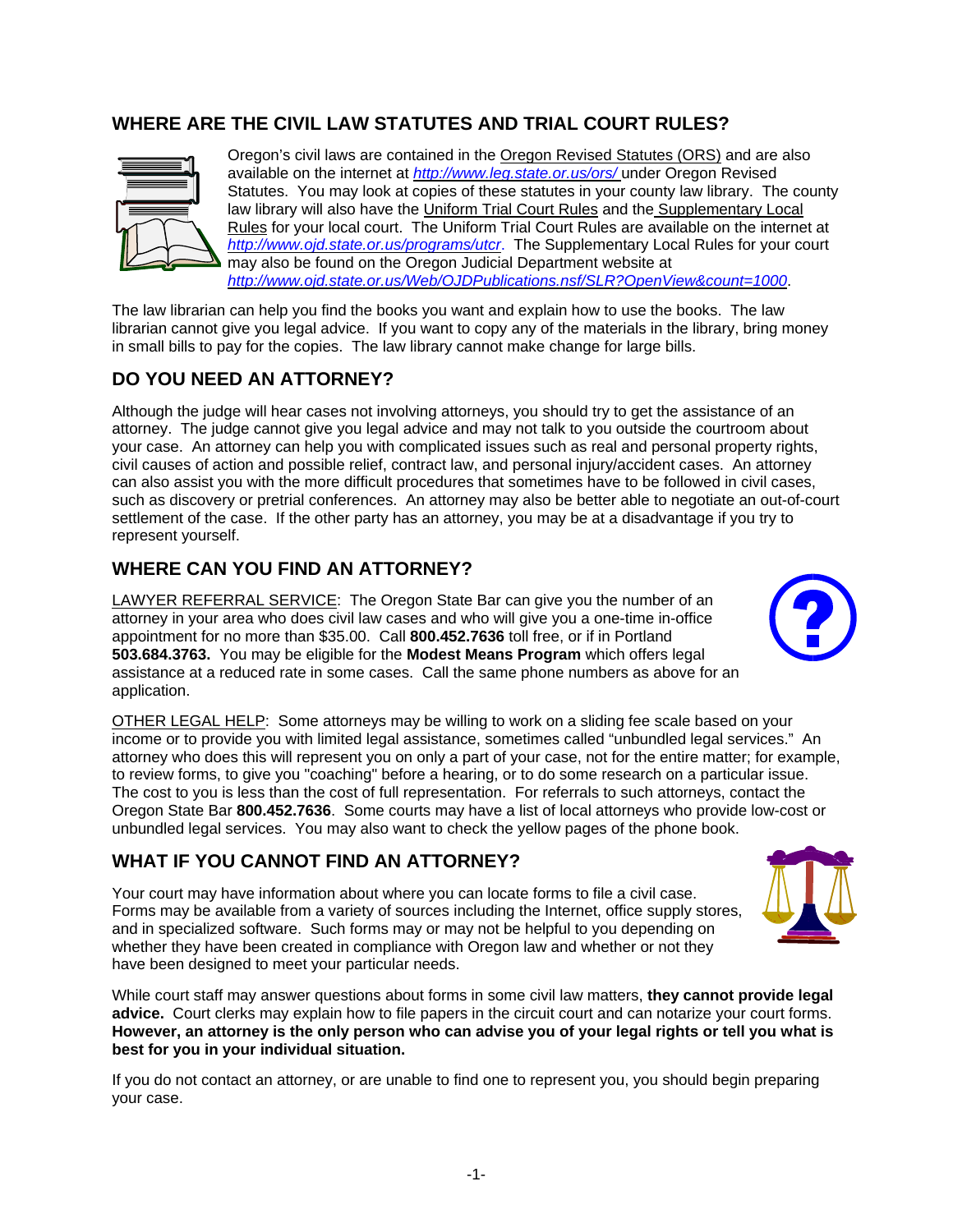## **ALTERNATIVES TO TRIAL**



If you and the other party work out an agreement before trial, either by yourselves or with the help of an attorney or mediator, you will need to prepare a document called a "stipulated" judgment (a court order) that sets out your agreement. A mediator is a third person trained to help the parties reach a settlement during confidential discussions. Your court may have a list of mediators that you can hire to help you with your case. You can also hire a private mediator not connected with the courts if you want to. For some types of cases, local community mediation centers may be helpful. You should have received information about local mediation resources at the time you filed your case or were served your court papers. If you did not, you can contact your local court for that information.

# **ARBITRATION**

Oregon law requires the court to refer civil cases that involve \$50,000 or less (except small claims matters) to "mandatory arbitration." If your case is assigned to arbitration, you will be notified to appear before an arbitrator. An arbitrator is a neutral third party (usually an attorney) who will act like a judge and decide your case. You may be able to be involved in the selection of the arbitrator. Ask your court clerk for information on the fee you will have to pay to the arbitrator.

The special rules for arbitration may be found in the Uniform Trial Court Rules and the Supplementary Local Rules for your court. See "Where Are the Civil Laws Statutes and Trial Court Rules" above, page 1. The information in the rest of this brochure may be helpful, not only if you go to trial, but also at your arbitration.

The arbitrator will listen to and consider your and the other party's evidence and make a decision in your case. If you do not agree to the arbitrator's decision, you will have to file a written notice of appeal and request for "trial de novo" [new trial] within 20 days after receiving the arbitrator's decision. Ask the court clerk whether they have forms to do this and, if not, go to your local law library or consider hiring an attorney to help you with this part of your case. See "Where Can I Find An Attorney" above, at page 1.

For more information on mediation and arbitration in Oregon, go to the Oregon State Bar's **Legal Info for the Public** website located at: *http://www.osbar.org/public/legallinks.html*.

# **DISCOVERY**

Parties to a lawsuit are entitled to request certain information from the other side that is relevant and not privileged. If the other party has information that you do not have but that you think you will need in order to prove your case or your defense, you may conduct "discovery." You may also be asked to respond to the other party's discovery. There are several different kinds of discovery:



- Depositions (appearing in person to answer questions under oath)
- Interrogatories (written questions)
- Production of documents (providing originals or copies of requested papers)
- Physical or mental examinations (submitting to a medical or psychological exam)
- Requests for admission (asking a party to admit to a fact)

There are special formats to request or respond to discovery, and important deadlines for asking and responding to discovery. Sometimes there are costs involved. Asking for and responding to discovery is very complicated and almost always requires a legal background. You should try to hire a lawyer to help you if you feel the need to do discovery or are asked to respond to it. Some attorneys will help you with discovery without taking on your entire case (also called "unbundled legal services"). See "Where Can I Find An Attorney" above, at page 1.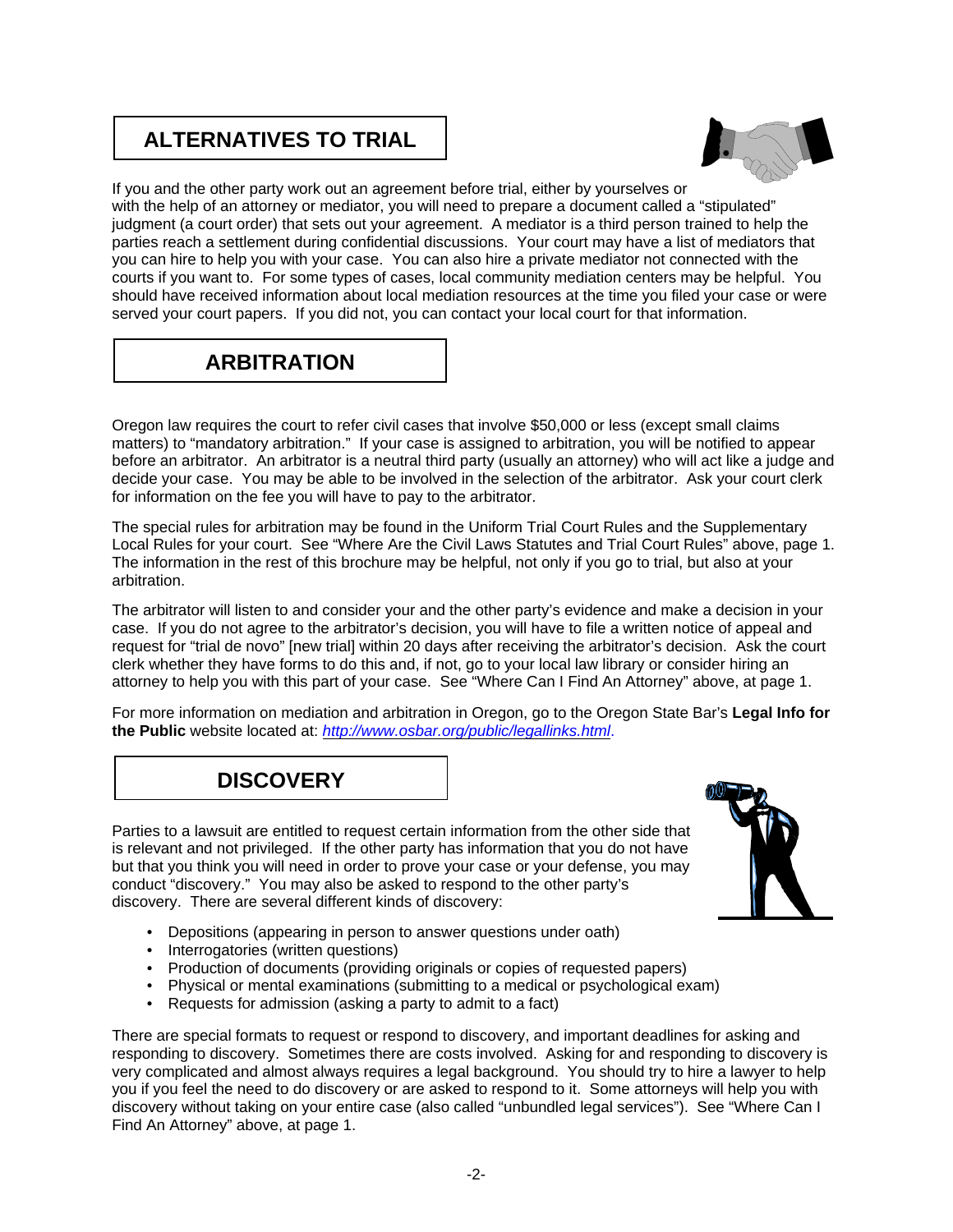# **PRE-TRIAL CONFERENCES**

You may be required by your local court to appear at a "pre-trial conference" or a "settlement conference" to inform the court about the status of your case. The court may ask you about what the main issues are in your case, what discovery has been conducted, and how many witnesses you will have. You may receive a trial date at this time. You may also be referred to a judge for discussion about possible settlement of one or more of the issues in your case. Read your court's "Supplementary Local Rules" for more information about pre-trial or settlement conferences in your county. See "Where Are the Civil Laws Statutes and Trial Court Rules" above, page 1.

# **PRE-TRIAL MOTIONS**

You or the other side may file "pre-trial motions." A motion is a formal request filed with the court. For example, a "motion to dismiss" asks the court to close all or part of a case, and a "motion to setover" asks a court to set a later trial date. A judge makes a decision to allow or deny the request, usually after a hearing or trial. If you file a motion, you must "serve" a copy on the other side and give them a chance to respond, and if they file a motion, they must do the same.

# **PREPARING FOR TRIAL**

### **WHAT IS A TRIAL?**



A trial is a fact-finding process before a judge or a jury and where the final decisions are made in your case. Trials are open to the public. You may want to watch a civil law trial in the courtroom of your assigned judge so you can see what a trial is like.

### **DO I WANT TO REQUEST A "JURY" TRIAL?**

In some cases, you can choose whether you want your case decided by a judge or a jury. If you choose to have a jury trial, the judge will give the jury instructions on what the law is, and the jury will be responsible for deciding the facts and applying the law. There are additional fees for jury trials.

Deciding whether to have your civil case heard before a judge or a jury is an important decision. If you decide to have a jury make the decision in your case, you should contact your local court to ask what fees you will have to pay and what forms you will have to fill out to request a jury. You will also be asked to select jury members from a pool that the court will make available in the case on the first day of trial. You will also have to submit jury instructions for the court to read to the jury at the end of your case. Requesting a jury will make your case last longer and make it more complicated and costly.

If you decide to have your case heard before a judge and not a jury, you need to notify the court of your "waiver of jury trial" within the time specified in the local court rules. See "Where Are the Civil Laws Statutes and Trial Court Rules" above, page 1. Both sides must waive jury trial or a jury will be scheduled and the fees will apply.

### **WHEN AND WHERE IS THE TRIAL?**



You will receive a written notice from the court telling you the courtroom, day, and time of your trial. You may also call the court and ask the clerk for the date of your trial. You will usually have to pass through metal detectors at the courthouse. Knives, weapons, and pepper spray are not allowed. Each courtroom has a list of cases that are to be heard that day posted outside its doors.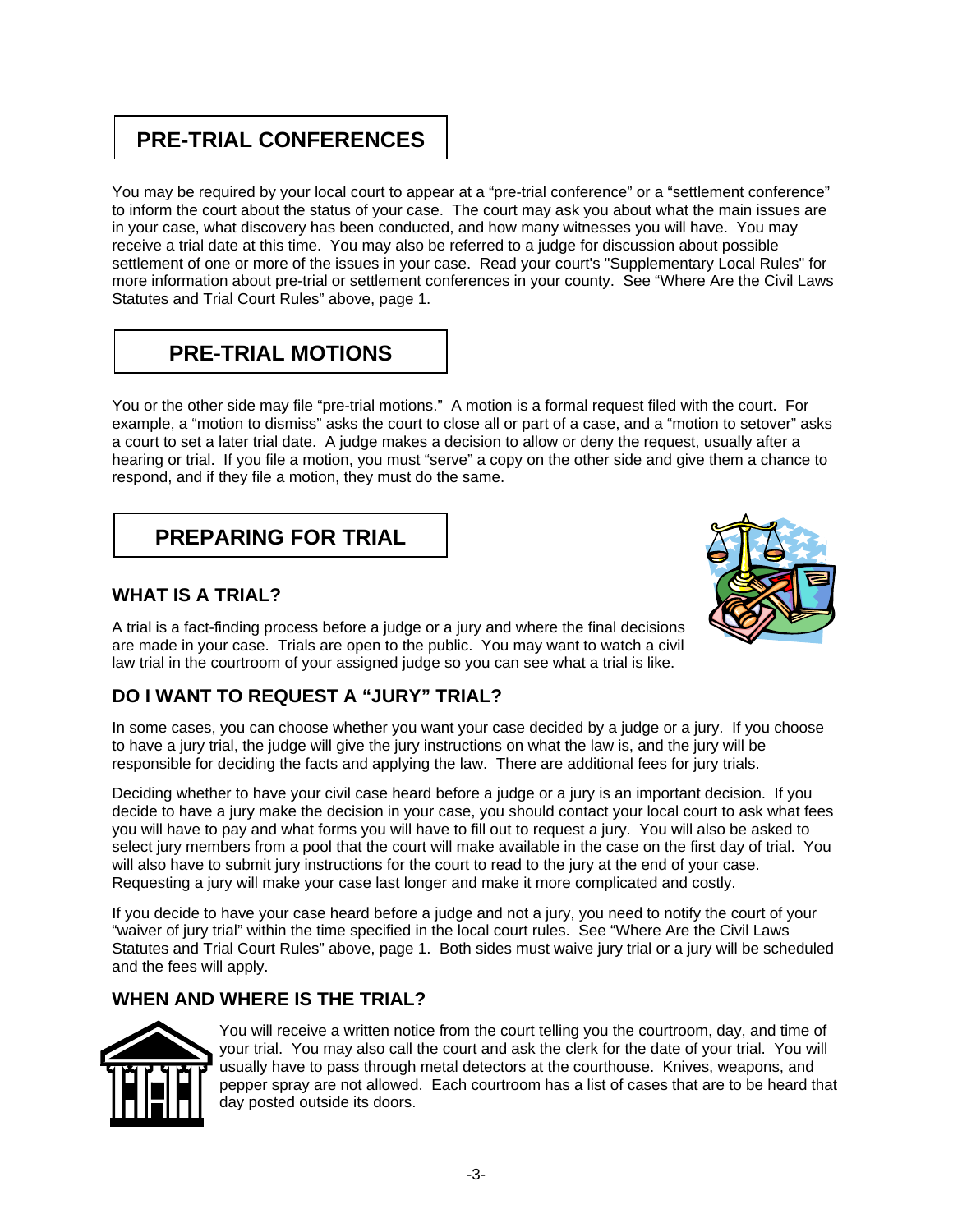### **WHEN SHOULD YOU GO TO THE COURTHOUSE?**

Arrive early enough to give yourself time to find the courtroom, meet with your witnesses, mark your exhibits, and get organized. You should plan to arrive at least 30 minutes before your trial. If you go into the courtroom early, be quiet and polite to the court and other people who are having a case heard by the judge.

Another reason to arrive early is so that you can pay the fee if you want your court proceeding recorded. Most Oregon courts now use electronic systems for recording trials. You will be required to pay a hearing fee prior to your court appearance if you want it recorded. If the trial is not recorded, you may be giving up your right to file an appeal if you do not like or do not agree with the judge's decision.

### **CAN YOU RESCHEDULE THE COURT DATE?**

If you do not come to the trial, the other party may win. If there is a serious reason why you cannot go to trial on the scheduled date, call the other party and the circuit court clerk right away. You will have to make a written request to the court to have the trial rescheduled. You must give the other side or their attorney, if they have one, a copy of your request.



### **WHAT SHOULD YOU WEAR TO THE TRIAL?**

Wear clean, neat clothing such as you would wear to an important job interview. Do not wear hats, shorts, jeans, half-shirts, tank tops, sneakers, very high heels, sandals, or anything that is too tight, too short, lowcut, or shows your stomach.

### **DO YOU OR YOUR WITNESSES NEED AN INTERPRETER?**



Do you or any of your witnesses need an interpreter? The court will provide a certified interpreter to help you in court. Call the trial court administrator or clerk's office **at least four business days** in advance of the court date. Your trial court administrator's contact information is on the back page of this brochure.

### **DO YOU OR YOUR WITNESSES NEED ACCOMMODATIONS UNDER THE AMERICANS WITH DISABILITIES ACT?**

If you or one of your witnesses require a sign language interpreter, assistive listening device, materials in an alternate format, or other accommodations, please contact your ADA coordinator **at least four business days** in advance of the court date. Your ADA coordinator's contact information is on the back page of this brochure.

### **ARE YOU OR YOUR WITNESSES CONCERNED ABOUT SAFETY IN COURT?**

Your local court may have metal detectors and will have law enforcement officers stationed at the courthouse. If you want a law enforcement officer in the courtroom during the trial, call the court clerk well before the trial. You may also ask to have someone walk with you to your car after the trial.

### **WITNESSES**

### **DO YOU NEED WITNESSES BESIDES YOURSELF?**



Witnesses are people with firsthand knowledge about important things you need to prove in your case. For example, if your case is about statements another person

made to you that you believe made a binding agreement between you, anyone who heard these statements may help the judge make the decision of what that agreement may have been and whether it can be enforced. Make sure that a witness will help your case before you ask them to come to the trial. Talk to them first to find out what they know. Call them well before the trial so that they can make plans to be there on that day.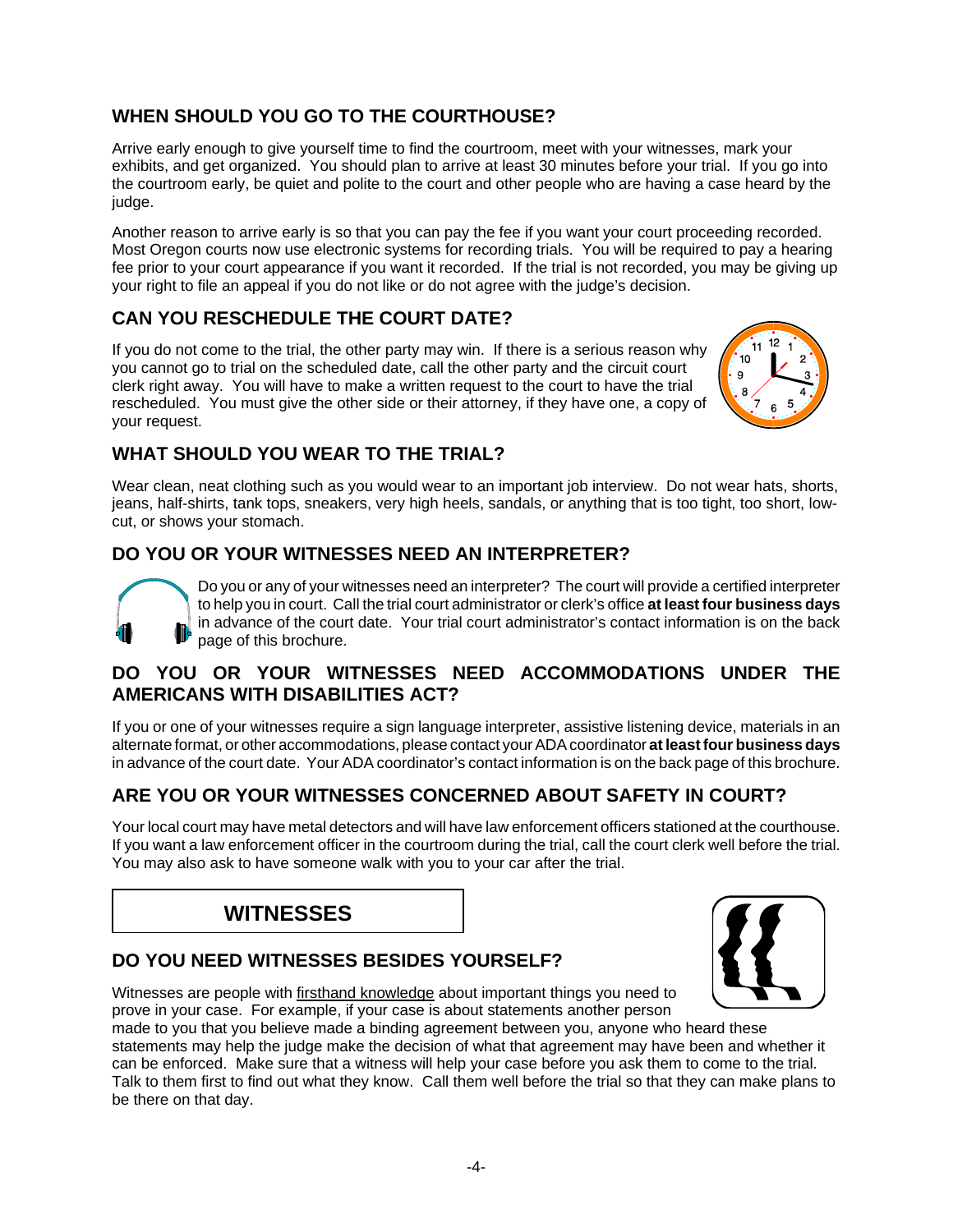### **HOW DO YOU GET THE WITNESSES YOU NEED TO COME TO COURT?**

You may want the statement of a witness who is important for your case, but does not want to come to court. Unless witnesses are under subpoena, they do not have to show up for court. A subpoena is an order from the court to appear at a trial. Often, witnesses need a subpoena to show their employer why they need to be gone from work. Forms for a subpoena are available in the circuit court clerk's office. Unless the witness waives the right to payment, you must pay each witness a fee of at least \$30.00 per day plus mileage at the rate of at least \$.25 per mile.

#### **WHAT IF YOUR WITNESS CANNOT COME TO COURT?**

The judge will make decisions in the case by listening to witnesses who testify under oath. The judge cannot use letters, affidavits, or other written statements instead of personal testimony unless the other party agrees.

You may be able to have your witness testify by telephone during the trial but you will need the judge's permission and would have to follow Oregon laws. You must file a special request with the court (a document usually called a "motion") and serve a copy on the other party or his/her attorney before the trial.

### **SHOULD CHILDREN COME TO COURT?**



In almost all cases, children are not needed as witnesses at trial. You will not be able to watch your children during the trial, and they may not be allowed to remain in the courtroom. Since they can be noisy, young children especially should be left at home with a babysitter or relative. If you cannot leave your children at another location, you should have someone who can watch the child when you are in your trial.

### **WHAT OTHER EVIDENCE DO YOU NEED?**

You may also need written evidence to prove your case. This depends on the type of case you have. If it is a contract case, you will need any written documents that support your position, such as the contract itself, if it is in writing, and letters between you and the other party. If it is a personal injury case, such as an automobile accident, you will need to bring copies of the police report and records of car repairs and medical treatment.



If you plan to show these documents to the judge, you must provide a copy to the other party. Also you should ask the judge's clerk for help "marking" the exhibits.

The judge may not allow you to submit certain items as evidence if the other party objects and the judge rules that, based on the Oregon Evidence Code, the evidence is not admissible. The Oregon Evidence Code is in the Oregon Revised Statutes at Chapters 40 to 45. (http://www.leg.state.or.us/ors/vol1.html)

### **DO YOU NEED TO FILE INFORMATION WITH THE COURT BEFORE TRIAL?**

The court may request that you file a "trial memoranda" before the date of your trial. This is typically a document that sets forth the issues in your case, what evidence you have in support of your position on the issues, and relevant law. Even if the court does not require a "trial memoranda," you may file one with the clerk, but be sure to serve the other party with a copy at the same time.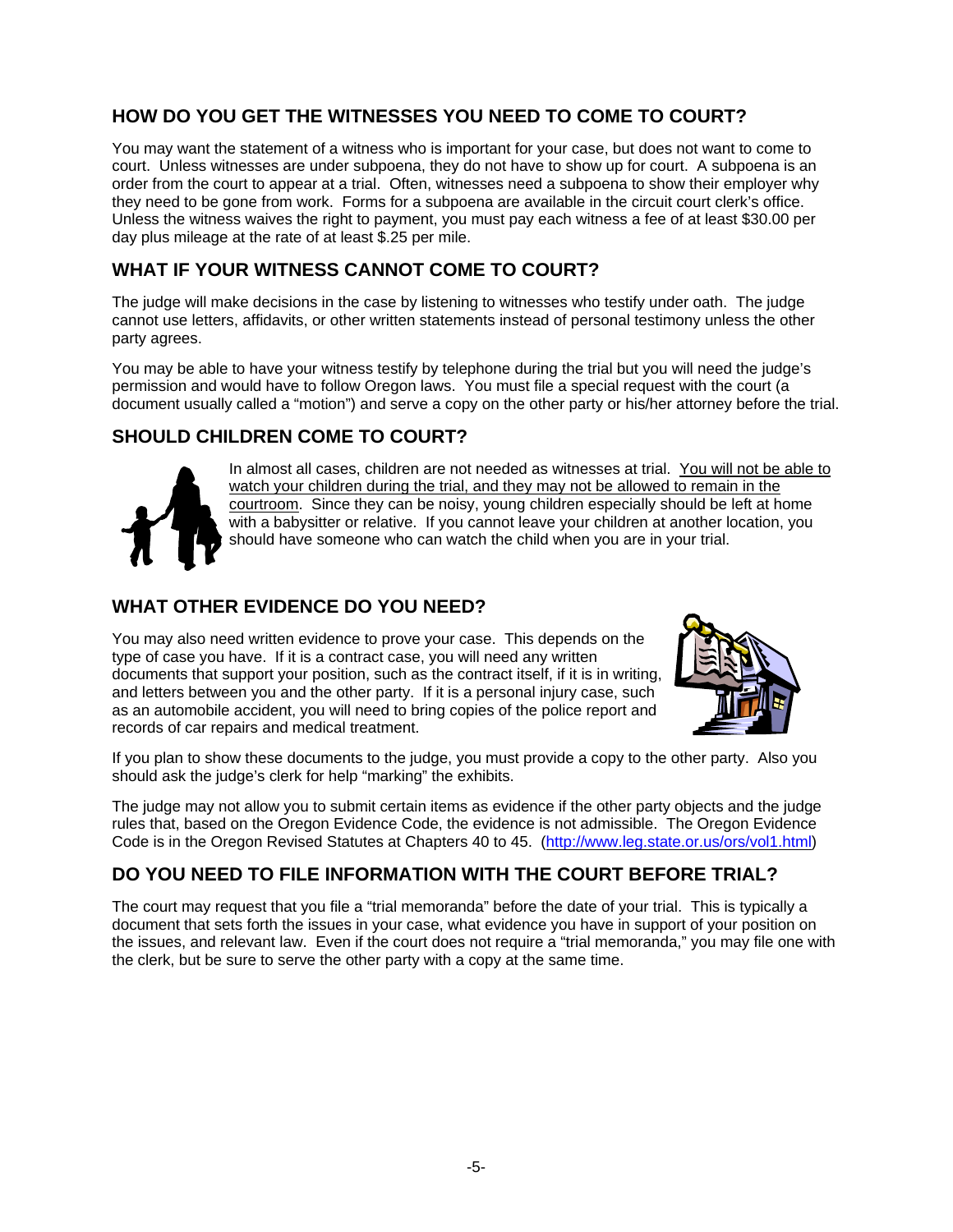# **AT THE TRIAL**

### **HOW SHOULD YOU ACT AT THE TRIAL?**

- Be on time. Bring all papers or exhibits that you need for your trial. You may use written notes during the trial.
- No food or drinks are allowed in the courtroom. Do not chew gum or tobacco.
- Take off hats.
- Turn off cell phones and pagers.
- Stand when the judge comes into the courtroom.
- Sit down when the judge or clerk asks you to sit.
- Be polite to everyone. Do not interrupt anyone during the trial. Stop talking when the judge talks.
- Talk only when it is your turn. When you address the judge, you should stand up.
- The judge may ask you questions. If you do not understand the question, tell the judge. Do not answer a question unless you understand what is being asked.
- If you do not know the answer to a question, say so. Don't guess.
- Take your time answering questions and explain your answer if you think it will be helpful.
- Be honest with the judge. If the judge thinks you are being dishonest about some things, he may not believe the rest of what you have to say.
- Don't repeat what's already been said.
- Be brief when you can.
- Use your own words to say what you have to say. You do not need to use legal terminology.
- Don't argue with the judge or anyone else.
- Address everyone in the courtroom formally, calling them "Ms. Jones" or "Mr. Smith," rather than using first names.
- When you speak to the judge, call him or her, "Your Honor."
- Be calm. Stick with the facts. Do not lose your temper.
- If you are not sure what to do during the trial, ask the court clerk or the judge.
- Your witnesses and people in the audience must be quiet during the trial, except when it is time for them to testify. You and they should not react to what witnesses and the judge say by talking or making faces.
- Remember, the judge cannot talk to you about your case, except when your case is being heard in the courtroom when the other party is present.

#### **YOU MAY NOT TALK TO THE JUDGE ABOUT YOUR CASE OUTSIDE OF THE COURTROOM**

**The judge cannot talk to you about your case except in the presence of the other party, or with their permission.**

### **WHAT IS THE LAYOUT OF THE COURTROOM?**

The "bench" is where the judge sits. The court reporter, if present, will sit in front of the judge. The judge's clerk usually will sit at the front or to the side of the judge. There will be at least two tables in front of the bench. You will sit at one of these tables when your name is called. Only parties and attorneys may sit at the tables unless the court allows otherwise.

Your witnesses will sit in the audience section or outside the courtroom until they are needed. The place where witnesses testify is called the "witness stand." It is next to the bench. Sometimes the judge will tell you that you can testify from your seat at the table.

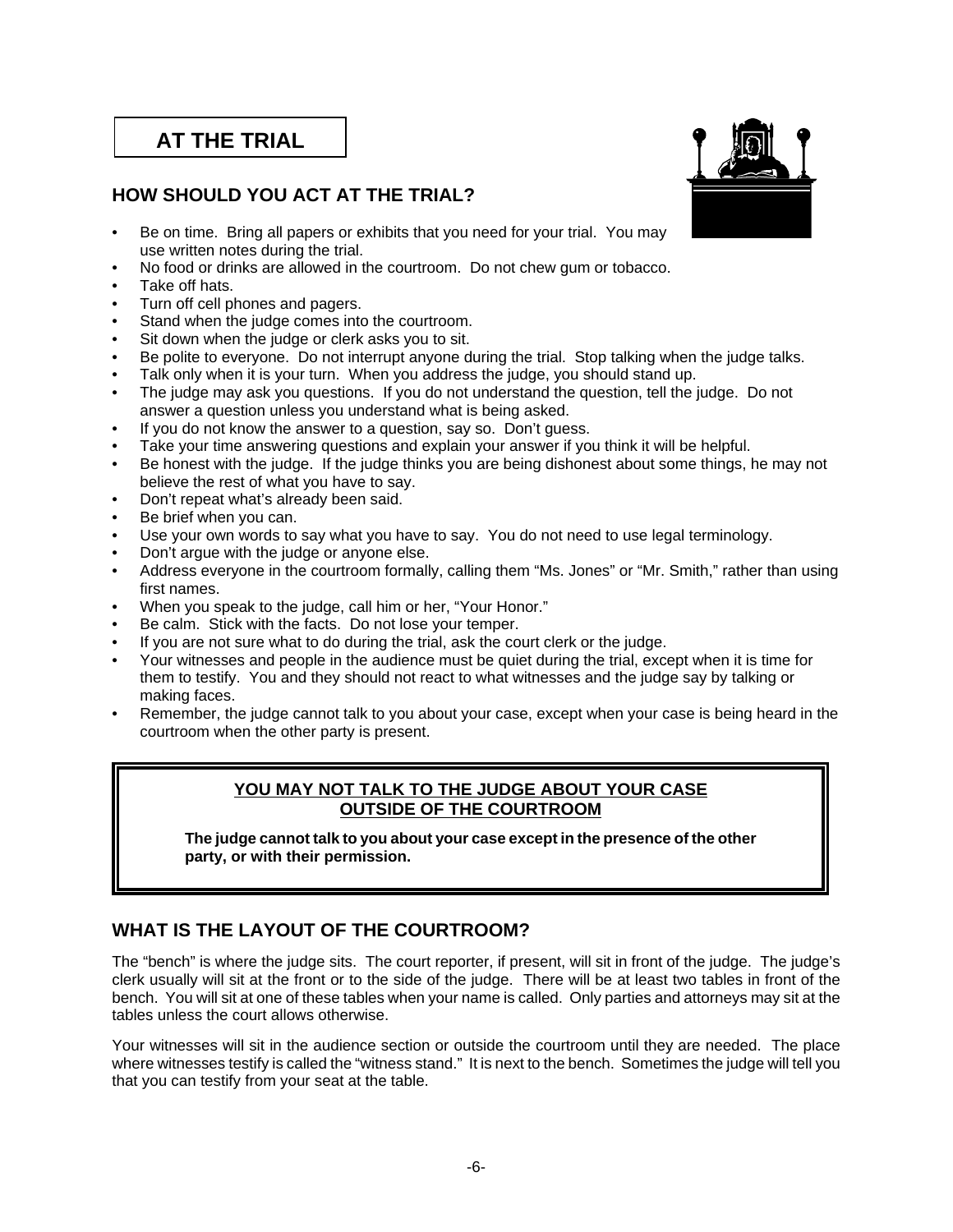### **WHO WILL BE AT THE TRIAL?**

- The judge and staff (perhaps including the court reporter).
- A deputy sheriff, if security staff has been assigned.
- The other party.
- Witnesses.
- Attorneys, if any.
- There may be a number of other people in the courtroom. They may be waiting for their own case to be heard, or they may be watching court cases.

### **HOW WILL YOU KNOW WHEN THE TRIAL BEGINS?**



The judge or clerk will call your case. Stand and let them know you are there, then wait for further instructions.

### **WHAT HAPPENS AT THE TRIAL?**

#### *Opening Statement***:**

The judge may ask you and the other party to give an "opening statement." This is when you tell the judge about your case, what you want, and why the judge should do what you ask.

#### *Presenting Your Case:*

- The plaintiff (the person who filed the case) goes first. Then the defendant (the person who has been complained against) goes next. You should have a written list of everything you need to prove, and how you are going to prove it by using witnesses and documents.
- If you do not have a lawyer, you will be allowed to tell the judge ("testify") on your own what has happened, and why you should get what you asked for in the Complaint or Answer. The judge may ask you some questions. When you have finished testifying, the other side has a chance to "cross-examine" (ask) you about what you told the judge. Once the other party or their attorney has finished cross-examining you, you will have the chance to explain anything that was brought up in the cross-examination. Testify only about what you know; do not guess. If you do not know the answer, say so.



- When it is your turn to present your case, you may call your witness/es. They will be sworn in; then you may begin questioning them. You should have written down the questions you want to ask. Make your questions short and to the point. Do not argue with the witnesses. It is important that you are asking questions and not making statements. When you have asked all your questions, the witness will be cross-examined by the other side. You may be allowed to ask more questions of the witness to follow up on their answers. Ask the judge if you are allowed to ask a witness more questions.
- When the other side calls its witnesses, you will be able to question those witnesses. Ask questions; this is not another chance for you to make statements.
- Once the defendant finishes his/her presentation, the judge may let the plaintiff "rebut" or contradict testimony or evidence presented by the other side. If so, the plaintiff and/or other witnesses can retake the stand, or offer documents into evidence.

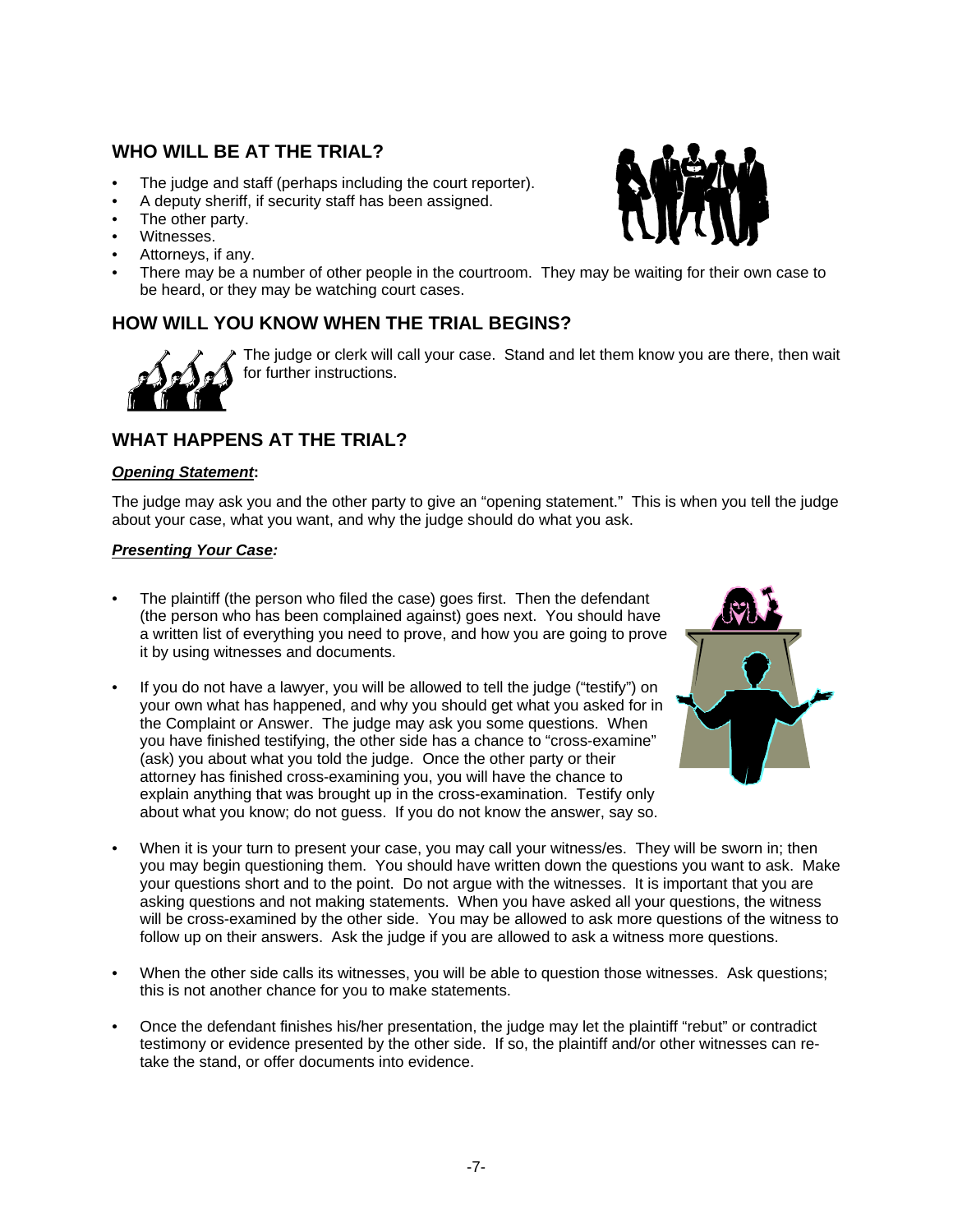- During the testimony, if you want the judge to consider a document or some other piece of physical evidence, you must "offer" it into evidence as an "exhibit." You should have already given a copy to the other side before the trial started. Ask the judge's clerk to put an evidence sticker on your document and number it. Tell the judge that you would like to "offer the exhibit into evidence" and be prepared to tell the judge why it is important for him/her to read it. The other side may object. The judge will decide whether to consider it.
- The other person may also offer exhibits. He or she should have shown them to you before trial. If you believe the exhibit is irrelevant, misleading, unreliable, or otherwise improper, tell the judge.

#### *Closing Argument and Final Judgment:*

After all the testimony has been heard, the judge may not want to hear anything else. But the judge may ask you to give a "closing argument," which is a summary of the testimony and evidence that supports your requests to the court. If so, the other side will also be asked to give his or her view of the case.

The judge may make a ruling from the bench, or may "take the case under advisement" to think about and decide later. If the judge does not decide right away, s/he will send both sides a letter explaining his/her decision. The judge will ask one of the parties to prepare an order/judgment. If the judge asks you to do that, there are rules about what it has to look like and what it has to include. Some attorneys can also help you to prepare a judgment. See "Where Can I Find An Attorney" above, page 1.

### **WHAT DO YOU NEED TO PROVE AT THE TRIAL?**

Usually the plaintiff (the party filing the complaint) has the burden of proving his or her case against the defendant (the party responding to the case brought against him/her). This means the plaintiff must convince the judge that s/he is entitled to the relief that s/he is asking for. On the other hand, the defendant has the burden of raising any defenses s/he may have to what the plaintiff is claiming.

Civil cases are based on "causes of action." These are claims for wrongdoing (other than criminal conduct) for which the plaintiff seeks compensation, usually in the form of money. There are many different civil causes of action, such as claims for personal injury (e.g., physical harm due to an accident or negligent medical care), breach of contract, or a request that the court determine ownership of real property.

Every "cause of action" has different elements of proof. For example, some of the elements that must be shown to win a breach of contract case include: (a) the existence of a valid contract, (b) a meeting of the minds regarding its terms, (c) a breach [failure to perform one or more of the terms], and (d) damages. All of these must be proven by the plaintiff in order to win his/her case.

If you are the defendant in a civil case, similarly, there are defenses that can be raised on your behalf that may persuade the judge or jury to decide in your favor and against the plaintiff. However, you need to know what defenses are available for each different type of cause of action. For example, in breach of contract cases, performance may be excused due to unavoidable and unexpected circumstances.

You can go to your local law library to research what the elements of, or defenses to, a cause of action may be. Court staff cannot help you with this because it requires "legal advice" and court staff is prohibited by law from providing legal advice. It is highly recommended that you consult with an attorney to make sure that you can prove your case or your defense, and have met all the appropriate legal requirements. If you do not prove every required element of your cause(s) of action or defense(s), the judge will rule against you.

Attorneys who provide "unbundled legal services" may be able to help you prepare for this part of your case. See "Where Can I Find An Attorney" above, page 1.